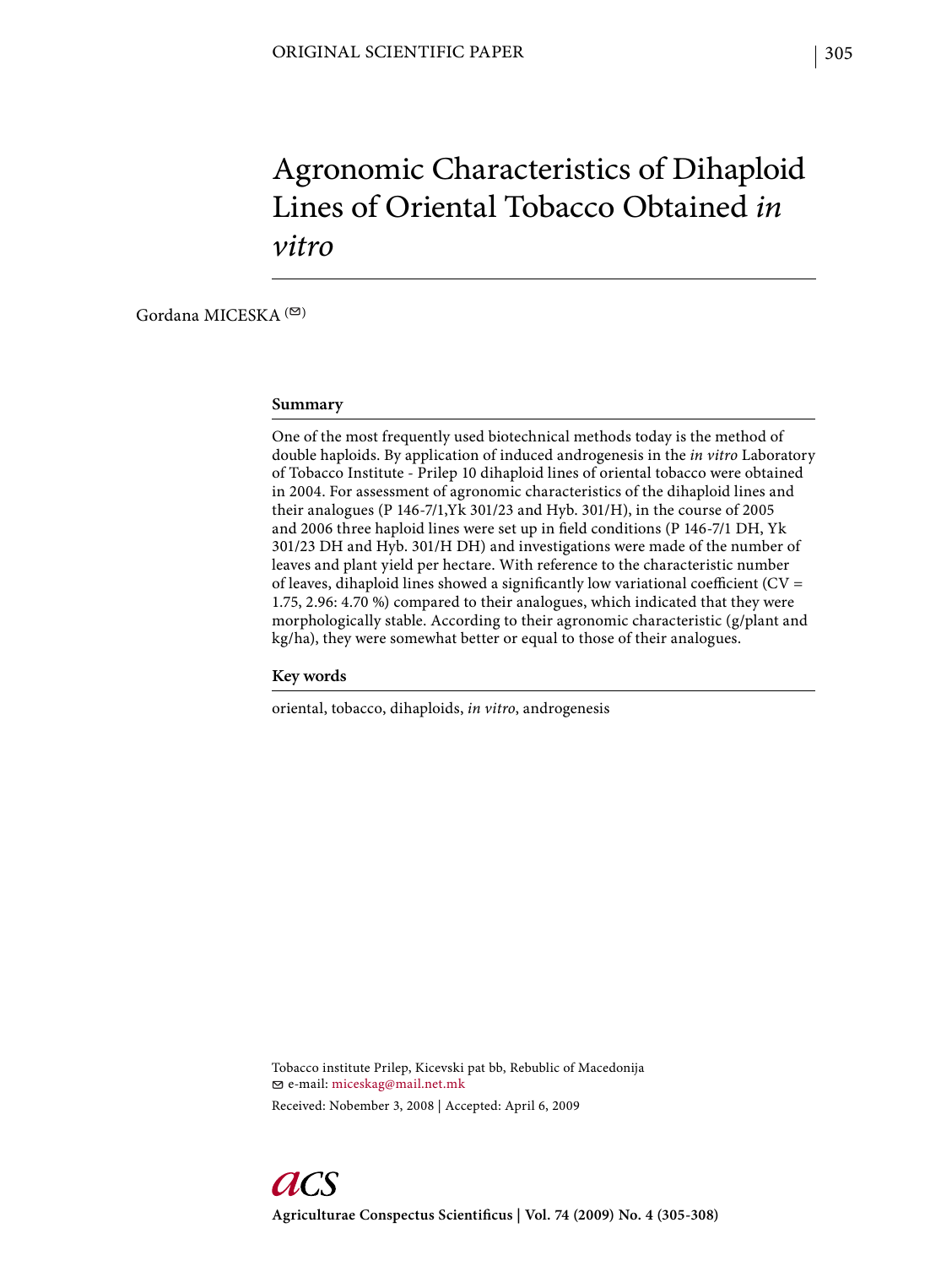## **Introduction**

The method of double haploids is one of the most frequently implemented biotechnical methods today. Guenter Setz (Burchet, 2004) said: "If induction of hybrids was the biggest event in selection and the use of glass houses the second biggest, technology of double haploids will be the third one".

The basic aim of this method is to reduce the breeding process in field conditions, where the process of self pollination and selection continues as long as uniformity of the varieties is achieved and until 100 % of them become homozygous. These varieties are comparable with standard varieties. It takes nine to 11 years to standardize some variety or to release a new one (Patrascu and Ioan, 1984). Namely, in reductional division of sex cells, cells with unique inherited information are developed, i.e. even in the first generations decomposition of hybrid in dihaploid lines occurs, but by doubling the genome of each haploid, the dihaploids obtained differ from their parental forms in some morphological and agronomic characteristics (Dimitrova, 1991). Yet, each dihaploid progeny is homozigous. Some authors reported that dihaploid lines achieved higher yields compared to their analogues (Zagorska et al, 1978) and the others (Arcia et al., 1978; Deaton et al., 1986) consider that dihapoid lines are less productive. Variation in yield and quality of dihaploid lines can depend greatly on the initial genotype (Deaton et al., 1982).

The aim of this paper was to study the yield characteristics of dihaploid lines of oriental tobacco, in direct creation of new tobacco varieties, and also to confirm the application of induced androgenesis depending on the aims of selection in obtaining the homozigous dihaploid lines.

# **Materials and methods**

Estimation of dihaploid progenies in the period 2005 - 2006 in field conditions was made in Tobacco Institute -Prilep. The trial was designed as randomized block with four replications and it included three dihaploid oriental tobacco lines (P 146-7/1 DH, Yk 301/23 DH and Hyb.301/N DH) and their analogues.Results on agronomic characteristics of the investigated dihaploid lines and their analogues were statistically processed using LSD test analysis of variance (Najčeska, 2002) The main plot size was  $1.87 \text{ m}^2$ .

Dihaploidization was made by direct organogenesis of haploid plants, using the method of tissue culture (meristems, leaf segments 0.5 cm in size), on Murashige and Scoog (1962) nutrient medium, modified for direct organogenesis and optimized with various chemical substances: casein hydrolyzate - 1 mg/l; L-glutamine – 250 mg/l; glicine 200 mg/l; IAA-0.2 mg/l; BAP - 0.5 mg/l; adenine-20 mg/l; kinetine-3 mg/l and myoinosite-100 mg/l. The first progenies were grown in Biological laboratory in vegetative broth 3:1 (perlite:soil) up to obtaining seed material.

#### **Results and discussion**

## **Morphological properties**

One of the most important tasks of selection is to increase the varieties yield. Knowledge of the genetic control of yield and of the factors that influence its variability in tobacco plant is essential for creation of new varieties with optimum yield (Dimitrova, 1991). By the methods of androgenesis and meristems culture (organogenesis and rhizogenesis) applied in *in vitro* laboratory of Tobacco Institute-Prilep, we obtained several dihaploid lines of oriental tobaccos 'Prilep' and 'Yaka', investigated in field conditions during 2005-2006.

Phenological investigations showed uniformity of dihaploid lines for the characteristic height of the plant with inflorescence and number of leaves per plant (Table 1).

**Table 1.** Morphological properties

| Varieties Lines       | Height of the plant with<br>inflorescence, cm |                    |                 |          | Leaf number per plant, cm |                 |  |
|-----------------------|-----------------------------------------------|--------------------|-----------------|----------|---------------------------|-----------------|--|
|                       | $\Omega$                                      | $\delta + S\delta$ | CV <sub>6</sub> | $\theta$ | $\delta + S\delta$        | CV <sub>6</sub> |  |
| $P146 - 7/10$         | 71.4                                          | $2.21 + 0.60$      | 3.81            | 46.35    | $1.10+0.22$               | 2.38            |  |
| P146-7/1DH            | 67.05                                         | $1.33 + 0.30$      | 2.14            | 46.65    | $1.21 + 0.27$             | 2.57            |  |
| Yk.1.301/23 Ø         | 122.50                                        | $5.91 + 1.32$      | 5.09            | 50.40    | $3.02+0.72$               | 5.93            |  |
| Yk.1.301/23DH         | 126.60                                        | $5.96 + 1.33$      | 4.91            | 47.30    | $1.88 + 0.42$             | 3.94            |  |
| Hyb.301/N $\emptyset$ | 74.10                                         | $1.68 + 0.37$      | 2.22            | 35.3     | $0.98 \pm 0.22$           | 2.79            |  |
| Hyb.301/N DH          | 71.35                                         | $1.24 + 0.36$      | 2.64            | 48.9     | $0.58 \pm 0.12$           | 1.53            |  |

0 – aritmetical means (cm);  $\delta$  – standard deviation; S $\delta$  – standard deviation error; CV – variational coefficient %

Investigations in 2005-2006 showed that variation of plant height was lower in dihaploid lines, compared to their analogues, and the coefficient of variation averaged from 2.14 % (P146- 7/1 DH) to 5.09 % (Yk.l 301/23 Ø). For the character leaf number per plant, all dihaploid lines also showed lower coefficient of variation compared to their analogues.

Our investigation is in agreement with those of Dimitrova (1991) and Enčeva et al. (2000) who reported lower coefficient of variation in dihaploid lines compared to their analogues, showing significant uniformity in relation to these characters.

Dry tobacco yield in dihaploid lines ranged 18.26 g/plant and 3010 kg/ha (P 146-7/1 DH and Hyb. 301/H Ø) to 21.90 g/plant and 3610 kg/ha (Yk.l. 301/23 Ø). According to this, the dihaploid line Hyb. 301/N DH achieved 14.62 % higher yield per plant and hectare compared to its analogue Hyb. 301/H Ø (18.26 g/plant; 3010 kg/ha), i.e. statistically significant difference of 1 % (Tables 2 and 3). Both dihaploid lines P 146-7/1 and Yk. l. 301/23 gave lower yields compared to their analogues.

Many authors reported that yields of dihaploid lines vary depending on whether they originate from the same haploid or from different ones (Arcia et al., 1978; Deaton et al., 1986; Šmalcelj and Ćurković Perica, 2000).

Berbeć and Laskowska (2003) reported that some dihaploid lines of the variety Wiślica have higher yields and some of them lower yields, compared to their analogues.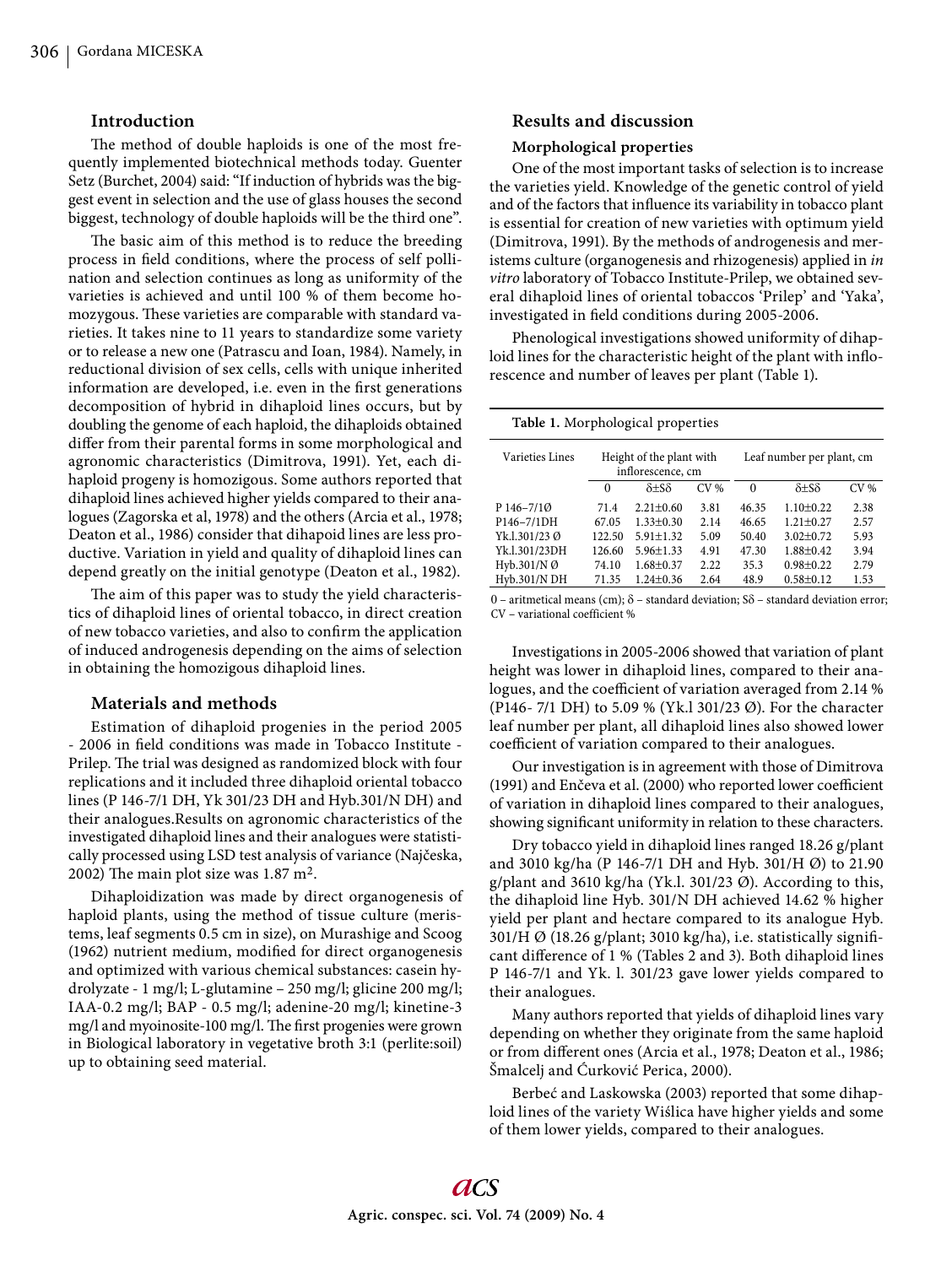| Table 2. Dry tobacco yield, g/plant |              |                                           |       |                 |          | <b>Table 6.</b> Economic effect, € /ha |                |                       |
|-------------------------------------|--------------|-------------------------------------------|-------|-----------------|----------|----------------------------------------|----------------|-----------------------|
| Varieties Lines<br>Years            |              | Difference from<br>Average<br>the control |       | Varieties Lines | Years    |                                        |                |                       |
|                                     | 2005         | 2006                                      |       | Absolute        | Relative |                                        | 2005           | 2006                  |
| $P146 - 7/10$                       | 17.12        | 25.05                                     | 21.08 | -               | 100.00   | $P146 - 7/10$                          | 5494.30        | 7068.30               |
| P146-7/1DH                          | 15.29        | 21.23                                     | 18.26 | $-2.82$         | 86.62    | P146-7/1DH                             | 5073.20        | 5646.30               |
| Yk.1.301/23 Ø                       | 19.67        | 24.13                                     | 21.90 | -               | 100.00   | Yk.1.301/23 Ø                          | 5496.10        | 5900.10               |
| Yk.1.301/23DH                       | 19.32        | 22.54                                     | 20.93 | $-0.97$         | 95.57    | Yk.1.301/23DH                          | 5388.80        | 5623.50               |
| Hyb.301/N $\emptyset$               | 18.64        | 17.89                                     | 18.26 | -               | 100.00   | Hyb.301/N $\emptyset$                  | 5011.20        | 4808.50               |
| Hyb.301/N DH                        | $21.01^{++}$ | $20.85^{++}$                              | 20.93 | $+2.67$         | 114.62   | Hyb.301/N DH                           | $5800.10^{++}$ | 5754.00**             |
| $LSD$ 5%                            | $1.42^{++}$  | $2.13+$                                   |       |                 |          | $LSD$ 5%                               | $140.02^+$     | $577.19$ <sup>+</sup> |
| LSD <sub>1%</sub>                   | $1.97^{++}$  | $2.95***$                                 |       |                 |          | LSD <sub>1%</sub>                      | $193.89^{++}$  | $799.66^{++}$         |
|                                     |              |                                           |       |                 |          |                                        |                |                       |

|  |  | Table 3. Dry tobacco yield, kg/ha |  |  |
|--|--|-----------------------------------|--|--|
|--|--|-----------------------------------|--|--|

| Varieties Lines   | Years         |                     | Average | Difference from |          |
|-------------------|---------------|---------------------|---------|-----------------|----------|
|                   |               |                     |         | the control     |          |
|                   | 2005          | 2006                |         | Absolute        | Relative |
| P 146-7/10        | 2822          | 4129                | 3475    |                 | 100.00   |
| P146-7/1DH        | 2521          | 3499                | 3010    | -465            | 86.62    |
| Yk.1.301/23 Ø     | 3243          | 3978                | 3610    |                 | 100.00   |
| Yk.1.301/23DH     | 3185          | 3716                | 3450    | $-160$          | 95.57    |
| Hyb.301/N Ø       | 3072          | 2949                | 3010    |                 | 100.00   |
| Hyb.301/N DH      | $3464^{++}$   | $3437^{++}$         | 3450    | $+440$          | 114.62   |
| $LSD$ 5%          | $86.11^{+}$   | 351.98 <sup>+</sup> |         |                 |          |
| LSD <sub>1%</sub> | $119.30^{++}$ | $487.65^{++}$       |         |                 |          |

**Table 4.** Percentage of high grades (I and II), %

| <b>Varieties Lines</b> | Years |       | Average | Difference from<br>the control |          |
|------------------------|-------|-------|---------|--------------------------------|----------|
|                        | 2005  | 2006  |         | Absolute                       | Relative |
| P 146-7/10             | 43.48 | 16.60 | 30.04   |                                | 100.00   |
| P146-7/1DH             | 47.66 | 17.65 | 32.65   | $+2.61$                        | 108.69   |
| Yk.1.301/23 Ø          | 0.00  | 2.16  | 1.08    |                                | 100.00   |
| Yk.1.301/23DH          | 5.36  | 5.08  | 5.22    | $+4.14$                        | 483.33   |
| Hyb.301/N Ø            | 4.59  | 14.81 | 9.70    |                                | 100.00   |
| Hyb.301/N DH           | 0.00  | 21.54 | 10.77   | 1.07                           | 111.03   |

| Table 5. Average purchase price, € /kg |  |  |  |
|----------------------------------------|--|--|--|
|----------------------------------------|--|--|--|

| Varieties Lines | Years |      | Average | Difference from<br>the control |          |
|-----------------|-------|------|---------|--------------------------------|----------|
|                 | 2005  | 2006 |         | Absolute                       | Relative |
| P 146-7/10      | 1.95  | 1.71 | 1.83    |                                | 100.00   |
| P146-7/1DH      | 2.04  | 1.61 | 1.82    | $-0.01$                        | 99.71    |
| Yk.1.301/23 Ø   | 1.69  | 1.48 | 1.58    |                                | 100.00   |
| Yk.1.301/23DH   | 1.70  | 1.52 | 1.61    | $+0.43$                        | 101.32   |
| Hyb.301/N Ø     | 1.67  | 1.63 | 1.65    |                                | 100.00   |
| Hyb.301/N DH    | 1.63  | 1.67 | 1.65    | 0.00                           | 100.00   |

In relation to quality, it can be stated that the investigated dihaploid lines of oriental tobacco had higher quality compared to their analogues. The higher grades percentage ranged from 1.08 % (Yk.l.301/23 Ø) to 32.65 % (P 146-7/1 DH) (Table 4). Accordingly, dihaploid lines quality was better for 8.69 % (P 146-7/1 DH), 383.33 % (Yk.l. 301/23 DH) and 11.03 % (Hyb.301/N DH), compared to their analogues.

Average purchase price varies from 1.58  $\epsilon$ /kg for Yk l. 301/23 Ø to 1.83 €/kg for P 146-7/1 Ø. All investigated lines

| <b>Table 6.</b> Economic effect, €/ha |                |                       |         |                                |          |  |  |
|---------------------------------------|----------------|-----------------------|---------|--------------------------------|----------|--|--|
| Varieties Lines                       | Years          |                       | Average | Difference from<br>the control |          |  |  |
|                                       | 2005           | 2006                  |         | Absolute                       | Relative |  |  |
| P 146-7/10                            | 5494.30        | 7068.30               | 6278.70 |                                | 100.00   |  |  |
| P146-7/1DH                            | 5073.20        | 5646.30               | 5359.70 | $-919.00$                      | 85.36    |  |  |
| Yk.1.301/230                          | 5496.10        | 5900.10               | 5700.80 |                                | 100.00   |  |  |
| Yk.1.301/23DH                         | 5388.80        | 5623.50               | 5506.10 | $-194.70$                      | 96.58    |  |  |
| Hyb.301/N Ø                           | 5011.20        | 4808.50               | 4909.80 |                                | 100.00   |  |  |
| Hyb.301/N DH                          | $5800.10^{++}$ | $5754.00^{++}$        | 5777.00 | $+867.20$                      | 117.66   |  |  |
| $LSD$ 5%                              | $140.02^+$     | $577.19$ <sup>+</sup> |         |                                |          |  |  |
| LSD <sub>1%</sub>                     | $193.89^{++}$  | $799.66^{++}$         |         |                                |          |  |  |

have lower values for this parameter compared to their analogues, except for the variety Yk.l. 301/23 DH with 1.61  $\epsilon$ / kg, which is 1.32 % higher than its analogue Yk.l. 301/23 Ø.

A part from the line Hyb.301/N DH, all dihaploid lines of investigated tobacco varieties, showed lower economic effect compared to their analogues. Economic effect of Hyb.301/N DH was 17.66 % higher compared to its analogue Hyb.301/H  $\varnothing$ , which is statistical difference of 1 %. This data was confirmed with the investigations of Deaton (1982), who reported that genotype from which dihaploid lines came significantly affected their yield variability and their quality level.

# **Conclusions**

Based on the data obtained during our investigations, compared to those from the literature, the following conclusions can be drawn:

- $-$  The obtained dihaploid progenies with uniform morphological characteristics present an initial material for further investigations in breeding.
- Some of the investigated dihaploid lines (Hyb. 301/N DH) gave higher yields per stalk and per hectare for even 14.2 % compared to their analogues and they also achieved better quality.
- Biochemical methods (plant tissue culture and androgenesis) can be successfully applied in breeding programs for oriental tobaccos, in creation of new, superior homozigous lines.

## **References**

- Arcia M. A., Wernsman E. A., Burk L.G. (1978). Performanse of anther derived dihaploids and their conventionally inbred parents aslines in F<sub>2</sub> generation. Crop.Sci.13, 413-418.
- Berbeć A., Laskowska D., (2003). Performance of dihaploid derivaties of flue-cured cultivar Wiślica. Abstracts of CORESTA Meet. abs. AP.13.
- Burchet A., 2004 . A dark horse leads the seed industry with a new breeding tecnology. F. J. 14 .(Article).
- Deaton W.R., Legg P.D., Collins G.B., (1982). A comparison of burley tobacco doubled lines with their source inbred cultivars. Theor.Appl. Genet. 62,69-74.
- Deaton W.R., Collins G.B., Nielson M.T., (1986). Vigor and variation ehpressed by anther- derived doubled haploids od burley tobacco ( Nicotiana tabaccum). I Comparasion of sexual and doubled- haploid populatons. Euphytica. Vol. 35 ( 1 ) 33-40.